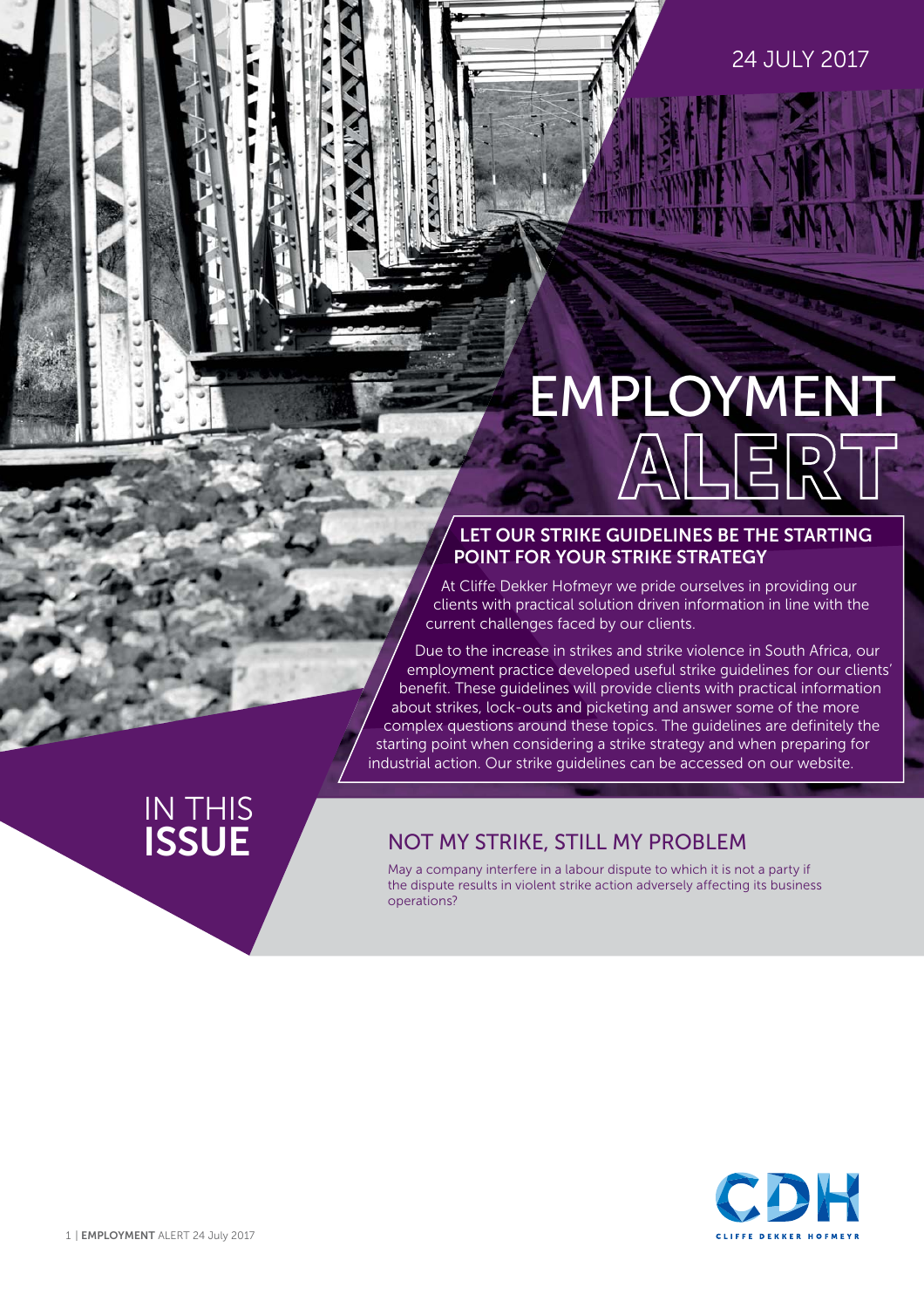## NOT MY STRIKE, STILL MY PROBLEM

*SAB implemented an owner-driver scheme in terms of which it contracted with drivers previously employed by it to transport its products.* 

*SAB was forced to engage a private security firm to escort the drivers when delivering SAB's products and in this way, protect its product.*

#### May a company interfere in a labour dispute to which it is not a party if the dispute results in violent strike action adversely affecting its business operations?

Strike action can often turn violent. Violence, in addition to the withdrawal of labour, is used to force the employer to meet the employees' demands. In the process, the employer's property is frequently damaged. Unfortunately, innocent third parties are sometimes drawn into the dispute and affected by the violence. This scenario, and one of the options available to third parties, was addressed in the judgment of *South African Breweries (Pty) Ltd v Professional Transport & Allied Workers Union of South Africa AKA PTAWU* [2017] ZAGPJHC 178.

The South African Breweries (SAB) is one of South Africa's premier brewers and leading distributors of beer. SAB implemented an owner-driver scheme in terms of which it contracted with drivers previously employed by it to transport its products. The drivers owned and operated their own trucks and distributed SAB's products from its various depots to retail outlets. The drivers employed their own staff, consultants and crew. The crew members were members of the Professional Transport & Allied Workers Union of South Africa (PTAWU). PTAWU demanded that the drivers employ a fourth crew member, in addition to the usual three. The drivers refused and a strike ensued.

The strike turned violent quickly. A truck owner was attacked while making deliveries and a truck was vandalised. During the attack, SAB's product was

thrown off the truck. In addition to the violence and damage to SAB's product, PTAWU sent an email warning SAB that should they continue with their strike action, it would affect SAB's normal business operations. SAB was forced to engage a private security firm to escort the drivers when delivering SAB's products and in this way, protect its product. Needless to say, SAB incurred substantial financial costs in doing so.

SAB applied to the High Court seeking an urgent interdict against PTAWU and its representative. The PTAWU representative argued that SAB had no right to the relief or to act on behalf of the truck owners. He further argued that the truck owners should have approached the court to demand protection of their trucks against damage by their employees.

In considering the matter, the court had regard to the Constitution and found that it provides for a right to strike and protest peacefully. The reason for this being, at least in part, to protect private and public property from damage or destruction by those participating in a strike. The court held that valuable property warrants protection, whether at the workplace or elsewhere and that despite SAB not having a contractual or employment relationship with the members of PTAWU, it was entitled to protect its product from further damage by those involved in the strike.

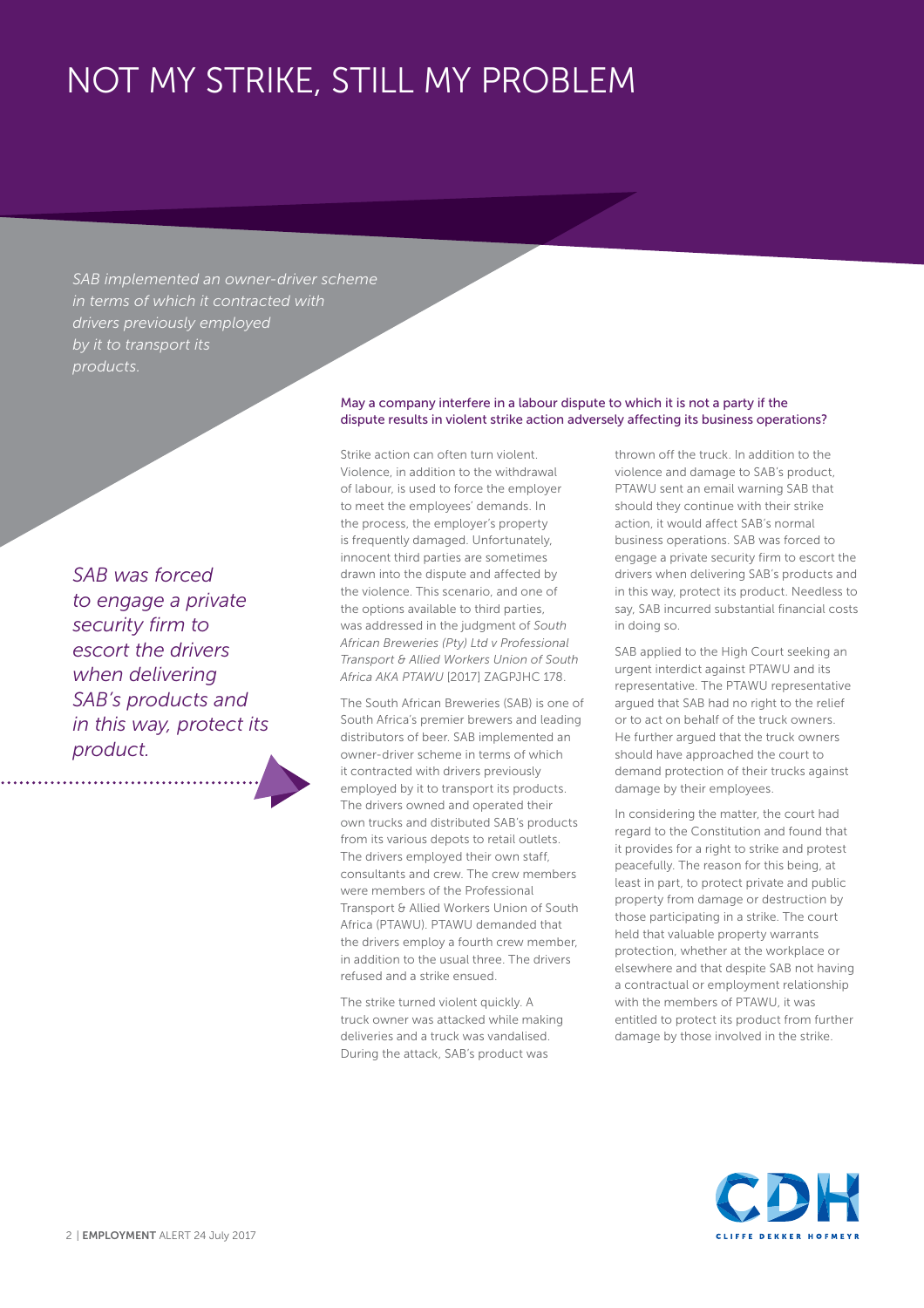## NOT MY STRIKE, STILL MY PROBLEM

#### **CONTINUED**

*The judgment confirms a company's right to seek assistance from the courts when its property is being damaged or its business adversely affected by a violent strike in which it plays no role.* 

Contrary to the PTAWU representative's argument that only the truck owners could seek relief, the court granted SAB's application to protect its product from further damage by the strikers and in so doing, protect its business operations. The relief included interdicting and restraining PTAWU from encouraging its members to interfere with, threaten or intimidate drivers' employees, contractors or representatives while engaging in strike action and encouraging its members to damage SAB's products.

The judgment confirms a company's right to seek assistance from the courts when its property is being damaged or its business adversely affected by a violent strike in which it plays no role. As with every strike, we recommend that any company impacted by violent strike action keeps a strike diary and takes photographs of any violent conduct. In this instance, SAB's foresight in taking photos and submitting these to court as evidence proved invaluable in establishing the nature and extent of the damage caused to its product.

*Gillian Lumb, Anli Bezuidenhout and Brynn Travill*



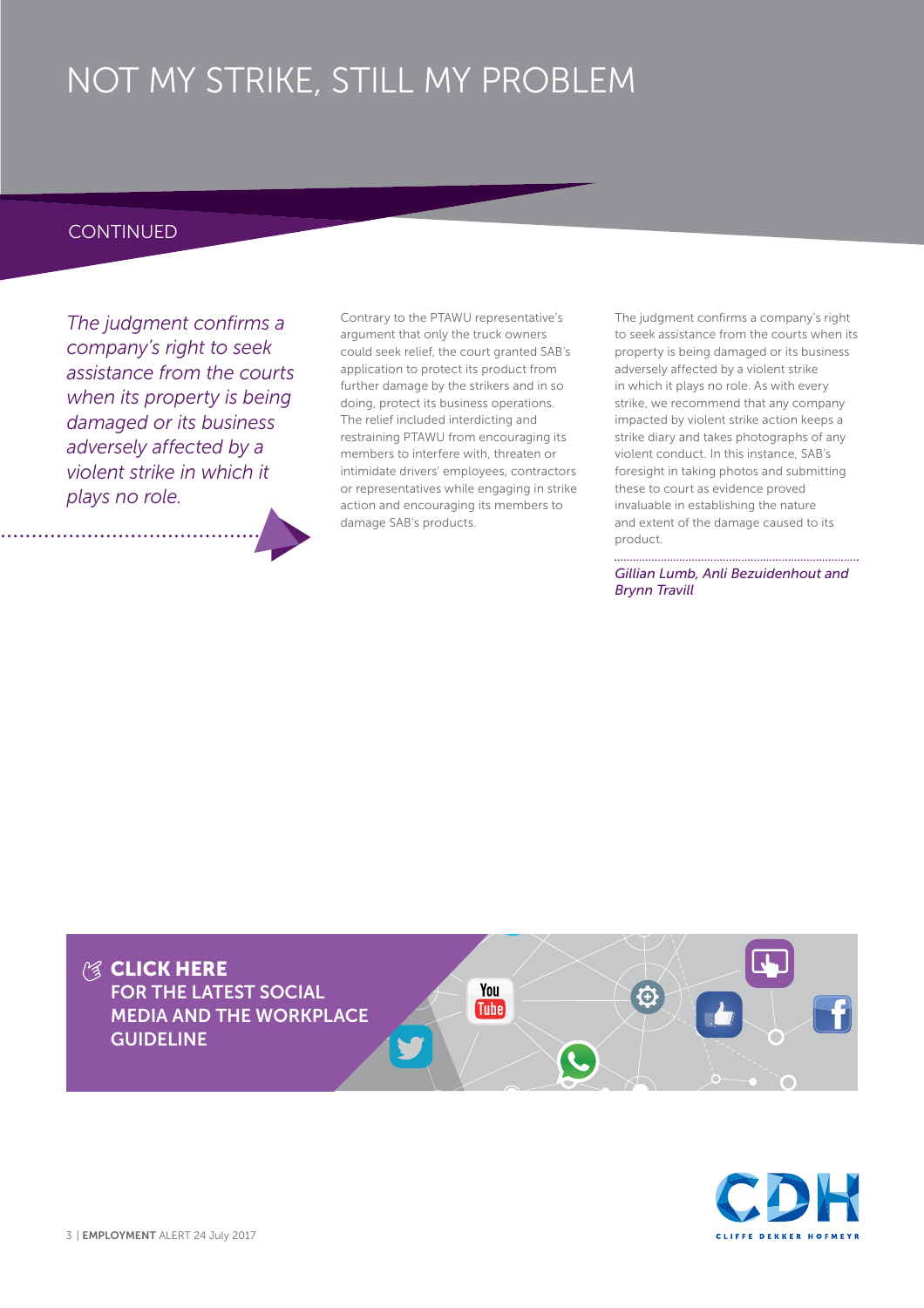

#### **Employment** Strike Guideline

#### **Find out what steps an employer can take when a strike is unprotected.**

**P**<sup> $\frac{1}{2}$  [Click here t](https://www.cliffedekkerhofmeyr.com/export/sites/cdh/en/practice-areas/downloads/Employment-Strike-Guideline.pdf)o find out more</sup>









CHAMBERS GLOBAL 2014 - 2017 ranks our Employment practice in Band 2: Employment. Aadil Patel ranked by CHAMBERS GLOBAL 2015 - 2017 in Band 2: Employment. Hugo Pienaar ranked by CHAMBERS GLOBAL 2014 - 2017 in Band 2: Employment. Fiona Leppan ranked by CHAMBERS GLOBAL 2017 in Band 3: Employment. Gillian Lumb ranked by CHAMBERS GLOBAL 2017 in Band 4: Employment.



Michael Yeates named winner in the **2015** and **2016 ILO Client Choice International**  Awards in the category 'Employment and Benefits, South Africa'